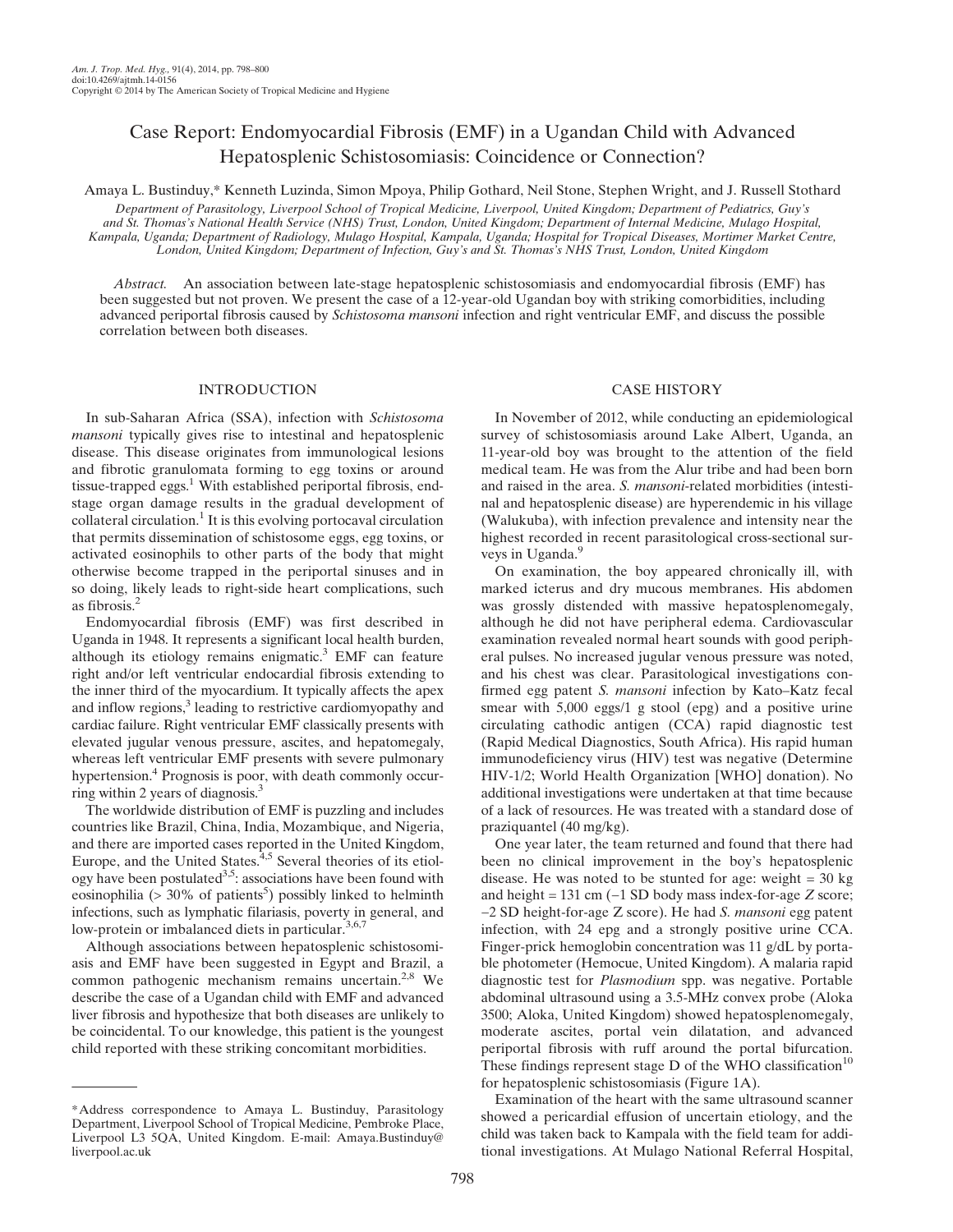

FIGURE 1. (A) Two-dimensional echocardiogram showing right ventricular (RV) fibrosis with gross right atrium (RA) dilatation and normal left ventricle (LV). (B) Abdominal ultrasound showing enlarged portal vein (PV) with periportal ruff and fibrosis stage D WHO classification.

a transthoracic echocardiogram revealed fibrosis of the right ventricular endocardium with a grossly dilated right atrium, a small anterior pericardial effusion of < 2.0 cm, and a normal left ventricle. The ejection fraction (E/F) was 52% (reference =  $40-70\%$ ) with fractioning shortening (F/S) of 26% (reference = 25–45%). There was borderline normal systolic function, impaired diastolic function, and moderate functional tricuspic regurgitation caused by gross dilatation of right atrium (Figure 1B).

Extended laboratory investigations carried out in the same referral hospital revealed a total white blood cell (WBC) count of  $9.1 \times 10^3/\mu L$  (reference = 4.0–11.0  $\times 10^3/\mu L$ ) with a raised eosinophil count of  $3.58 \times 10^3/\mu$ L (reference = 0.04–0.40  $\times$  $10^3 \mu L$ ). Serum bilirubin was 1.2 mg/dL (reference = 0–1 mg/dL), albumin was 28 g/L (reference =  $35-50$  g/L), and total protein was 67.7 g/L (reference =  $63-83$  g/L). Hepatitis B surface antigen and rapid Hepatitis C antibody test were negative. Chest radiograph showed striking cardiomegaly.

The boy was treated again with a dose of praziquantel and started on daily propanolol (1 mg/kg). At follow-up 28 days later, he reported feeling better with more energy. There were no detectable S. mansoni eggs in his stool, although the urine CCA test remained weakly positive. A transthoracic echocardiogram 1 month later showed mildly improved cardiac function, with E/F of 64% and F/S of 34%. He remains on treatment with daily propanolol and will be reviewed again in November of 2014.

#### **DISCUSSION**

Although this 12-year-old boy is young to present with advanced schistosomiasis, it is not uncommon around Lake Albert, where 17% of children under 9 years old are reported to have some degree of liver fibrosis (Bustinduy AL and others, unpublished data). Despite yearly praziquantel distribution to children in villages along this part of the shoreline, we learned through interview that this child did not receive his first dose of treatment until 2011. Children here are typically infected very soon after birth and can develop chronic schistosomiasis at an early age. It is, therefore, most likely that, in this boy's case, the hepatofibrotic disease preceded EMF. Furthermore, the boy's eosinophilia is unusual, because it is generally associated with early schistosomal infection rather than advanced periportal fibrotic disease. Eosinophils have the capacity to degranulate on contact with antibody-coated surfaces, such as tissues or parasites, and therefore, a raised eosinophil count may represent evidence of ongoing damage to the liver, heart, or both organs. Additional myocardial damage could be triggered by shunted schistosome eggs through the portocaval collateral circulation, which was postulated in adult Egyptian patients with schistosomiasis and EMF.<sup>2</sup> Alternative etiologies for eosinophilia, such as Strongyloides, were not found.

Finding this child with advanced hepatosplenic disease and right ventricular EMF allows us to speculate more broadly on the etiology of EMF in Uganda. Both clinical entities are diseases of poverty and share a markedly profibrotic state with a strong relationship to eosinophilia. The high prevalence of EMF found in schistosomiasis-endemic countries, such as Uganda, Mozambique, and Nigeria, suggests that there may be an unidentified link.<sup>6,7,11</sup> Therefore, cause or coincidence remains an open question in this impoverished part of Uganda, where hepatosplenic schistosomiasis is particularly rife and there is a dearth of cardiovascular disease surveillance.

Previously, only Brazil and Egypt had published cases with a suggested association between schistosomiasis and EMF. However, the patient selection may have been highly skewed, because all cases presented in cardiac failure. Little inference can, therefore, be made in earlier stages clinical interactions.<sup>2,8</sup> Because EMF has a spectrum of disease (acute, subacute, and chronic), finding patients only in the burned out phase likely underreports those in less severe stages.<sup>12</sup> In a populationbased study in Brazil of 152 patients with schistosomiasis, no EMF was detected, but this study may have been underpowered to detect a disease that may not be that prevalent.<sup>13</sup>

If there is, indeed, an association between these diseases, it would be important to unveil it for several reasons. Understanding the interplay between schistosomiasis with EMF in SSA would change our perception of the burden of disease, bringing together new dialogue between cardiologists, infectious disease specialists, and epidemiologists. If this link is proven by subsequent epidemiological studies or experimental studies in laboratory models, it might lead to a future prevention strategy for EMF, which is presently lacking. For example,